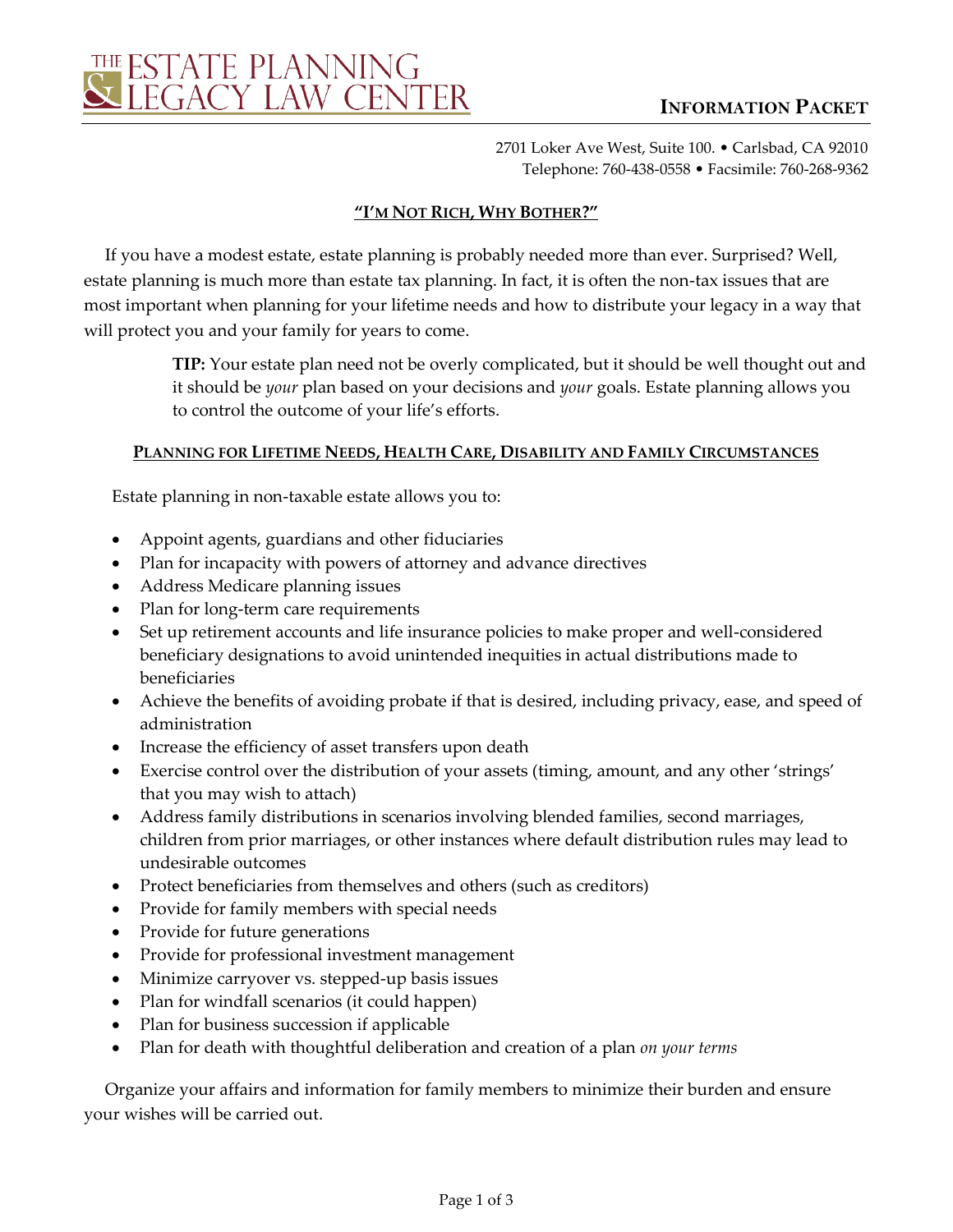

**TIP:** Everyone should engage in a level of estate planning, regardless of wealth, in order to address the many issues surrounding protection during your life and the distribution of assets upon death in a manner that satisfies your wishes.

### **TAXES AND EXPENSES THAT MAY STILL APPLY**

#### *State Estate or Inheritance Taxes*

Even if there is no federal estate tax there may still be state estate tax or inheritance tax. Many states have not increased their exemptions to match the federal exclusion amount. Individuals living in states that still have a state estate tax (or owning property in such states) will need documents drafted to minimize that state estate tax liability.

#### *Probate Administration Expenses*

Even if there is not federal or state estate tax impacting your estate, there may be probate administration expenses that can be minimized with proper estate planning. Some probate courts charge a probate court fee based on the size of the probate assets. This fee is, in essence, a tax. Reducing the size of assets passing through the probate administration process reduces the expense of administration.

### *Federal Estate Taxes (yes, you still should consider the possibility)*

True, if you have assets well below the federal exclusion amount (\$5,430,000.00 in 2015) then a federal estate tax is unlikely…that is good news! Also, if you are married, you can give assets freely to your spouse and also share your exclusion amount with your spouse, essentially doubling the amount applied before the federal estate tax kicks in (that does require just a bit of planning to implement).

So, are you off the 'estate tax hook'? Maybe. Congress keeps changing the estate tax laws, so even though your wealth falls below the threshold for a federal estate tax law today, that may not be the case once Congress makes yet another change to the federal estate tax structure. In addition, time, inflation, and future wealth accumulation can have a significant impact on your need for tax planning.

> **TIP:** Some basic planning for a potential estate tax scenario could prove invaluable down the road.

#### **WRAP UP**

- Estate planning is much more than *tax* planning.
- If you have a modest estate, estate planning still addresses many non-tax goals (appoint agents, plan for incapacity, set up proper beneficiary designations and distribution details, protect assets from creditors, ensure desired outcomes for children from prior marriages, protect family members with special needs, and more).